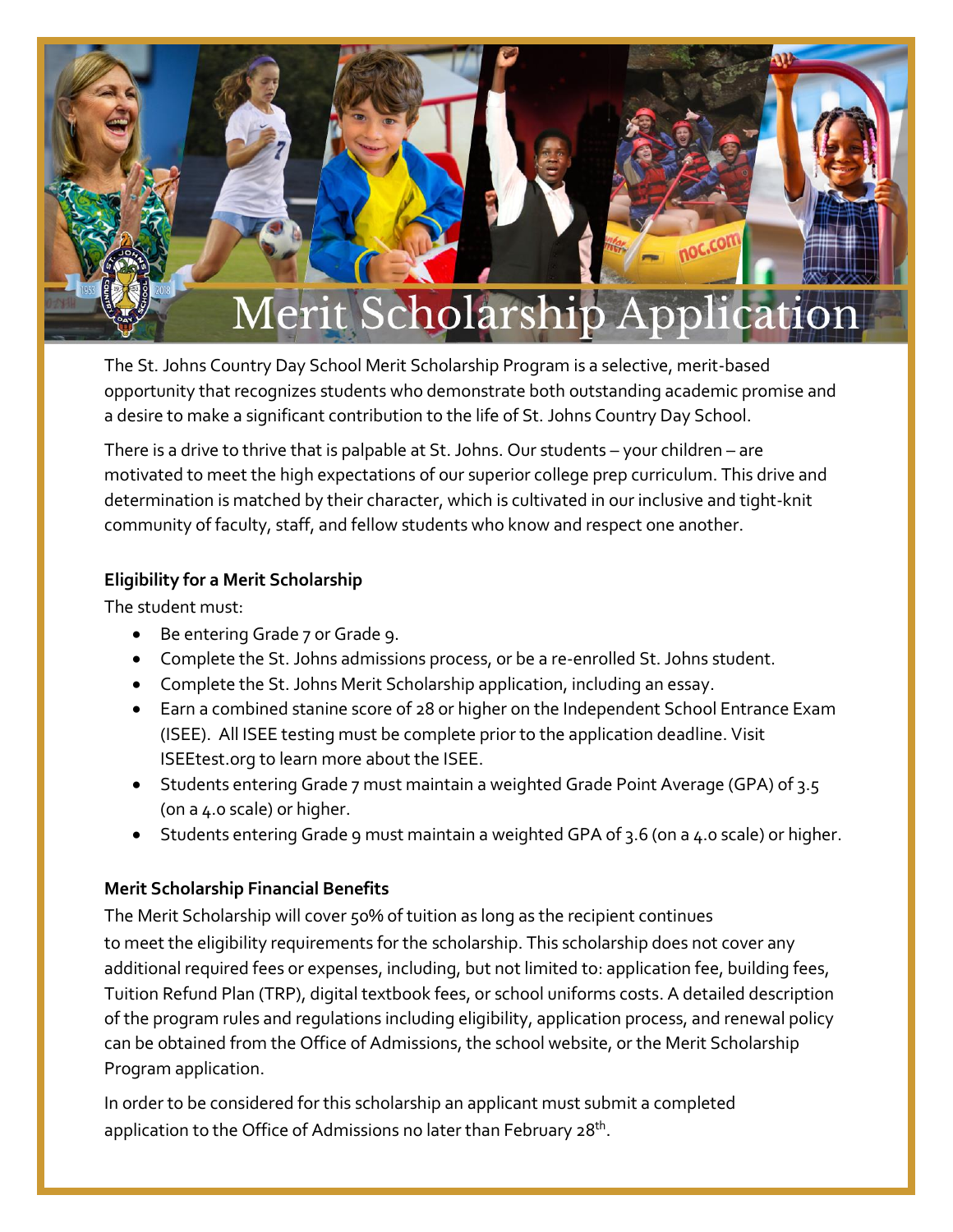## **Selection Process**

All completed applications will be reviewed by the St. Johns Country Day School Merit Scholarship Selection Committee and selected applicants will participate in a panel interview with members of the Selection Committee. St. Johns admits qualified applicants without regard to gender, race, color, national or ethnic origin and grants to all the rights, privileges, programs, and activities generally accorded or made available to students of the school.

The number of students who will receive a merit scholarship will be limited to no more than four students entering Grade 7 and four students entering Grade 9. If more than four students meet the criteria for either Grade 7 or Grade 9, St. Johns will award the merit scholarships to the four students in each grade earning the highest combined stanine scores on the ISEE.

## **Notification**

Recipients of the scholarships will be notified by March 31st.

St. Johns is pleased to offer this opportunity to both new students and students currently enrolled at St. Johns. If you have any questions about the Merit Scholarship Program, please contact the Office of Admissions at (904) 264-9572 or admissions@sjcds.net.

The Merit Scholarship is renewable based on the following criteria:

- The recipient is in good financial standing with the school.
- The recipient must maintain minimum GPAs as prescribed on page 1.

Recipients of the Merit Scholarship award are eligible to apply for Financial Aid and receive aid awards in addition to the scholarship based on individual need. As with all scholarship and financial aid programs, St. Johns Country Day School reserves the right to modify the terms and conditions of this scholarship program including termination.

Please complete the application form and essay in the space provided on the next two pages and submit the completed application to the Office of Admissions no later than February 28<sup>th</sup>.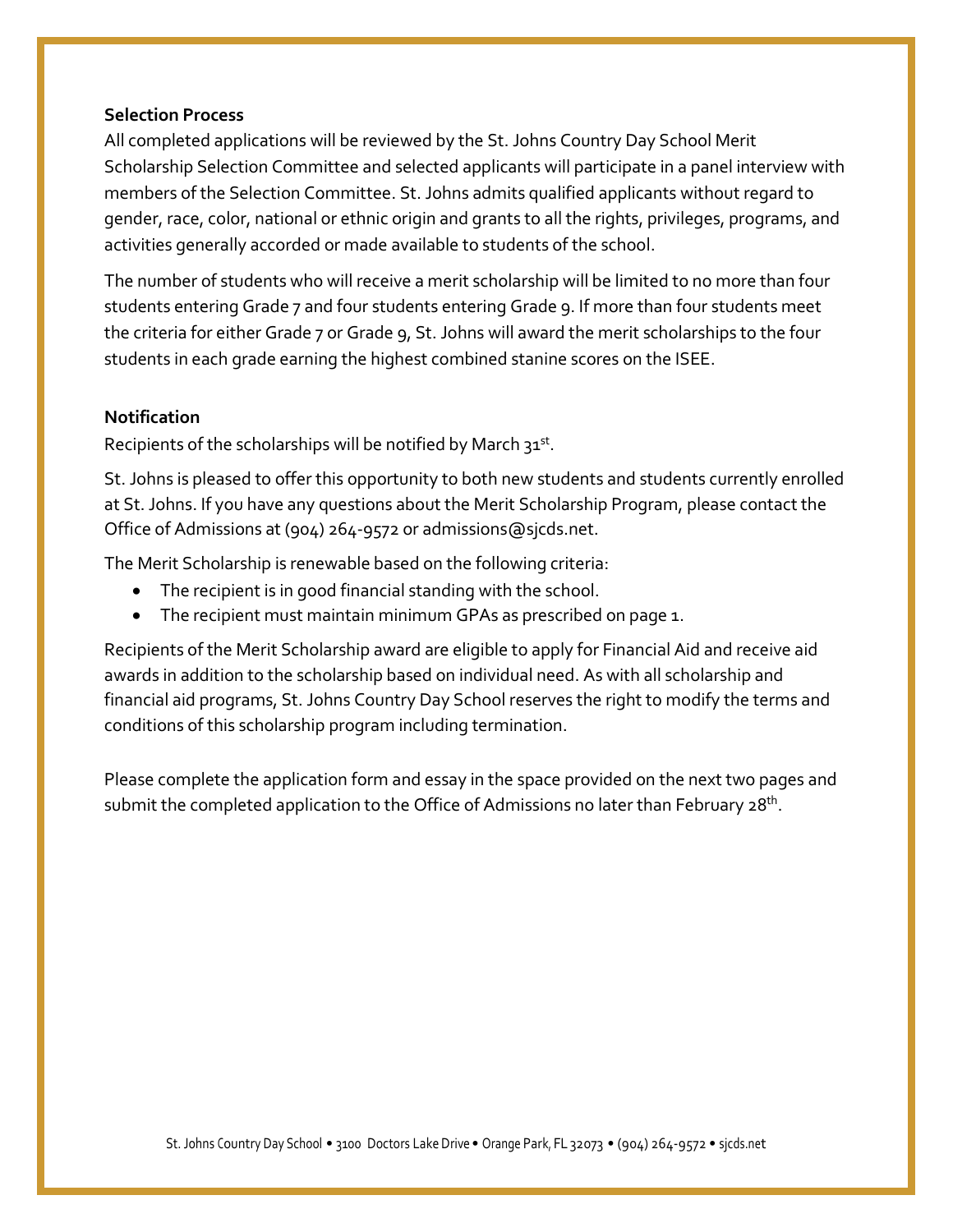

| Grade for which you are applying (circle one): $7$ | q     |  |
|----------------------------------------------------|-------|--|
| <b>Applicant Signature:</b>                        | Date: |  |
| <b>Parent Signature:</b>                           | Date: |  |

In fewer than 500 words, please describe the ways in which you will contribute to the St. Johns community if you are selected to receive a Merit Scholarship:

Additional space provided on the back.